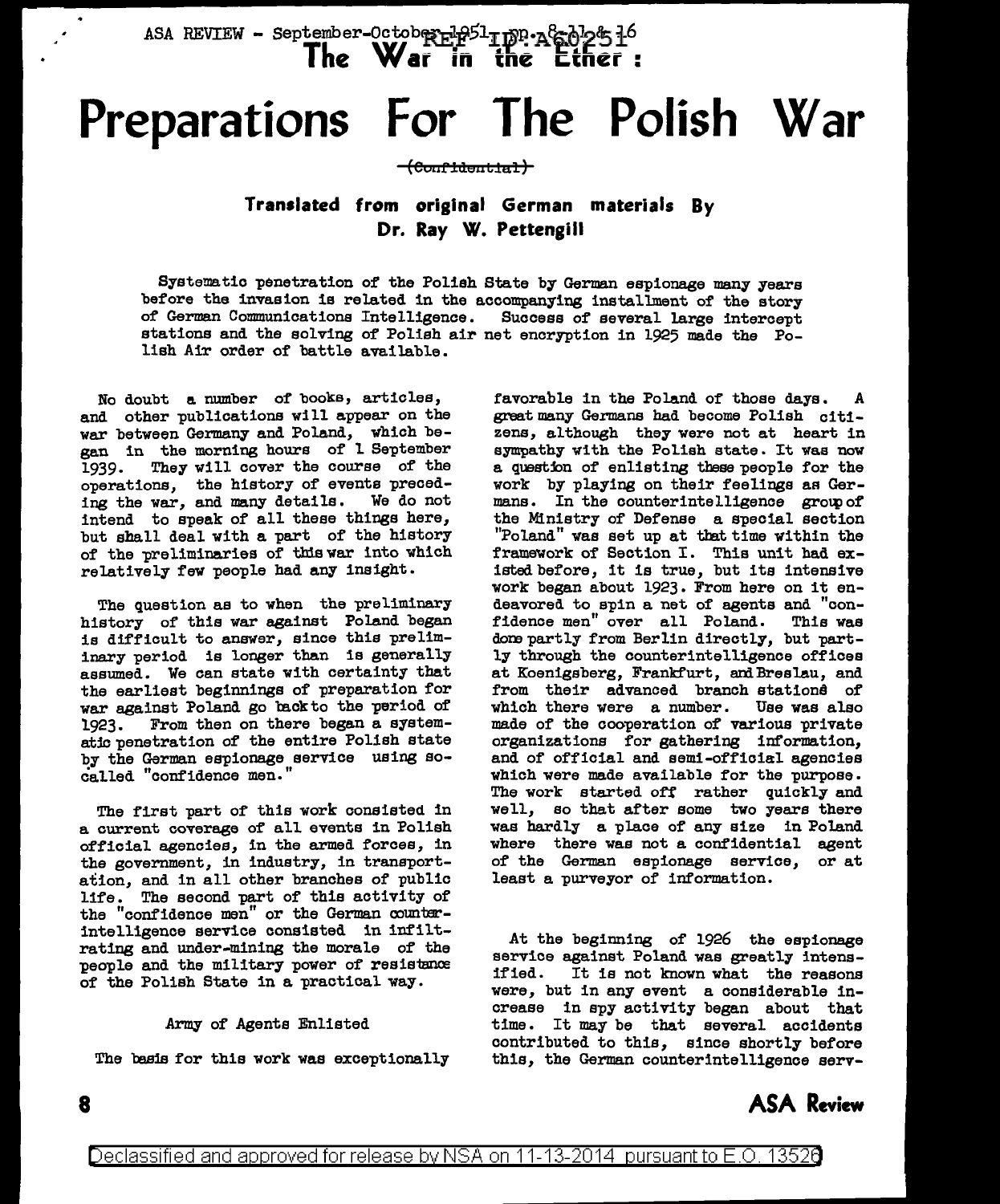ice had succeeded in enlisting some very useful agents. . Among them was a man who worked in the Regulations Office of the Polish War Ministry. From 1926 on photographs of' Polish service regulations were received in Berlin from this man. Two other people were in the so-called D.O.K. (Corps Areas) and f'rom these photosraphs were received constantly of tables of organization, service instructions, summaries of formations, strength summaries, etc. As a result German espionage was very fully informed respecting every branch of the .service and nearly every troop unit. Regulations and instructions for maneuvers likewise came into German hands in this manner. The first important shipment from the confidential agent in the Polish Ministry of War was a lengthy set of instructions for the Polish air force which was then holding its first large scale exercises.

 $\bullet$ 

## Deserters From the General Staff'

Occasionally the Qrman espionage service was lucky in that deserters from the Polish armed forces came over and told all sorts of things. Among them there were also officers, even officers of the general etaff; thus, for example, in 1930-1931 in the course of seven or eight months, three officers of the Polish general staff appeared in Berlin and laid most welcome information on the table.

Along with this exploration of Poland purely by means of espionage, the Germans also carried on a very active radio intercept service against this country. For this purpose, the intercept stations in Koenigsberg, Frankfurt on the Oder, and Breslau were available. Fully half of the commitment was against Poland, and they intercepted all Polish diplomatic radio traffic as well as the traffic of the army and the air force. We shall speak about successes with the diplomatic radio traf-<br>fic later. For the moment we shall des-For the moment we shall describe Polish military traffic.

Most fruitful in this regard were the German successes against the Polish air force. This had been under development since 1922, and by the beginning of 1926 had essentially completed its structure from an organizational standpoint. For the weather service, the starting and landing service, and for the entire administration of the Polisp air force, a net of high

powered radio stations had been set up, of which the Poles made liberal use. These stations (there were ten in all) were covered by the German intercept service day and night, and every transmission was carefully noted and passed on to the evaluation center of the German intercept service in Berlin. A considerable portion of the information was enciphered. However, at the end of 1925 the Germans succeeded in solving the cryptographic system; with this' they now got a wonderful insight into all that was happening with the Polish air force. Nothing remained secret. They even knew every single Polish plane with its type, serial number, and individual number, and they gained this knowledge in the simplest manner imaginable.

## Each Plane Noted

The Polee announced by radio every start and every landing of a plane, with a statement of the direction of the flight, the time of starting or landing, the type, the serial number, and the individual number of the plane - all this in plain text. Hence if a plane of the Polish air force flew, for exemple, from Lemberg to Lida with an intermediate landing in Warsaw and returned by the same route to Lemberg, the plane was reported not less than eight times by radio. On the average there were some 60 to 80 of these landings reported daily. All the planes mentioned were entered in a card catalog and at the expiration of a few months one had a complete survey of the stock of planes, together with the momentary assignment to one of the six· Polish air regiments. Soon the Germans also knew the condition of each plane and after a few years they knew precisely, (using coefficients of depreciation) the degree of serviceability of the individual machines.

In contrast to the army, where the Poles made little use of radio-telegraphy, the Polish air force worked very diligently in this field. On many days hundreds of telegrams could be intercepted. Especially lively was this traffic before and during Polish maneuvers in which the air force participated and also at pure air maneuvers. The results were eo informative that these maneuvers could be followed as exact ly at the map table ae if one were present as an eyewitness.

With regard to the Polish army radio

# **September-October 1951**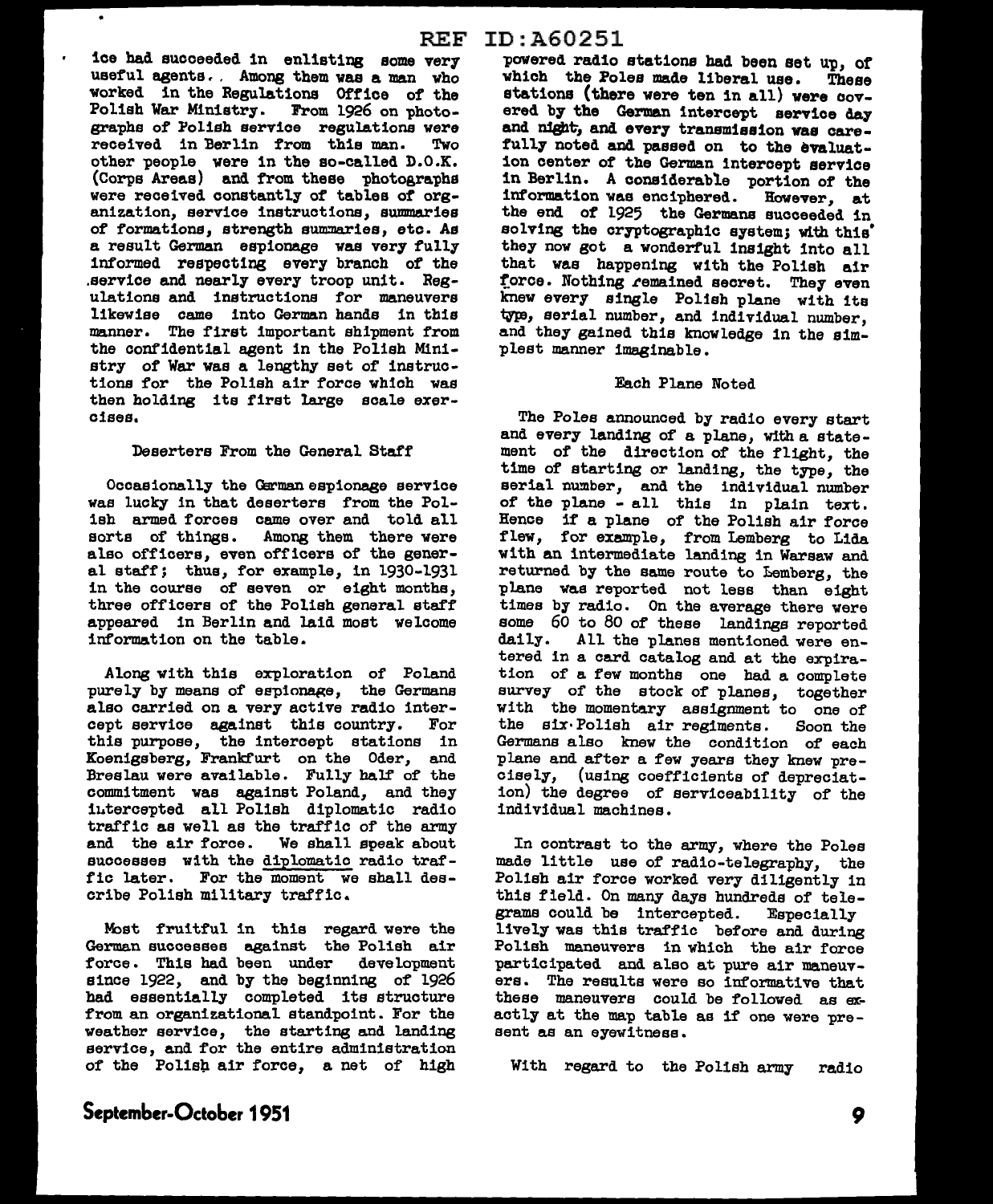service, German successes were not quite REF ao abundant for - as already mentioned the army was very reserved in its use of radio. Only at exercises and maneuvers could any insight be gained.

The first German work in this field was with the Polish maneuvers near Lida in 1929, the course of which could be reconstructed almost completely.

To be sure, the question remained open whether the value of disguise of Polish radio traffic in the army might not be problematic, and be valid only in peacetime; the Polish radio service cloaked itself in an excess of security at the expense of the transmission of information. In case of war the urgent necessity for means of communications would come into the foreground and there was danger that then the whole system of radio camouflage would be upset. This system was extremely complicated. Every radio station worked always with three different call signs simultaneously and also on its own wave lengths. Both call signs and wave lengths changed daily, sometimes even twice a day. It called for a great deal of skill to pick out any relatively certain relation<br>under normal conditions. It was inevitable that war conditions with all their accidental factors, disturbances, and disquietudes would severely try this system. In 1928 the Germans began collaborating with the Lithuanians. The man in charge of intelligence in the Lithuanian Ministry of War had given unofficially his consent for this collaboration, and soon there was an exchange of information between the two secret services. Of course, they were not too frank on either side and only revealed as much as they thought advisable in view of the situation. Later there was also cooperation with Esthonia; in the main, however, this was directed against the Soviet Union, just as the cooperation between the German and Finnish intercept services was directed solely against Russia.

#### Diplomatic Traffic Read

In regard to the cryptanalytic activity carried out by the Germans against Poland, it may be stated that a large part of the diplomatic exchange of information between the Polish Government and its representatives abroad could be read. This gave excellent insight into the activity of Polish diplomacy and into the relations be-

Of course, the Poles had set up an intercept service against Germany. They had a very good base for this since the Danzig Corridor gave them the chance to encircle East Prussia and also to work successfully against the main portion of Germany. But. in contrast to the French and Czech intercept units, this was so organized and knew how to disguise itself so completely that nothing became known in Germany about this service until 1931. Neither its organization, its practical operation, nor the scope of its results was known. In 1931 a Polish sergeant, who had worked for several years in the Polish intercept service and most recently in the Polish intercept station in Graudenz, deserted. He reported to the German counterintelligence and in his interrogations revealed very valuable details regarding what was going on in the Polish intercept service. Now the entire organization and technique of the service became known in Germany. Moreover he was in a position to state which German radio circuits were monitored by preference, and which German cryptographic systems had been solved or were being worked on by the Polish cryptanalytic service. He gave valuable hints as to weaknesses in the German radio service as seen by the enemy.

Along with the interception of Polish radio traffic, the German intercept service was naturally concerned with checking on Polish wire connections leading out of Poland. The Polish Corridor gave a favorable base for this. Danzig, too, was wonderfully adapted for getting at the Polish wire net. It goes without saying that the 'telephone conversations of the Polish embassy in Berlin and of all Polish consular representatives were listened to and evaluated by the Germans.

## Intensified Spying in '34

A new intensification of the entire German spy service began in 1934. From now on there ensued, along with straight spy activity, an undermining of the powers of resistance of the Polish armed forces. A gigantic network of agents and "confidence men" was built up. The recruiting of these people was not always carried on in a very nice manner but pressure and coercion were employed. All offices of the Polish armed forces, police, railway, or post were now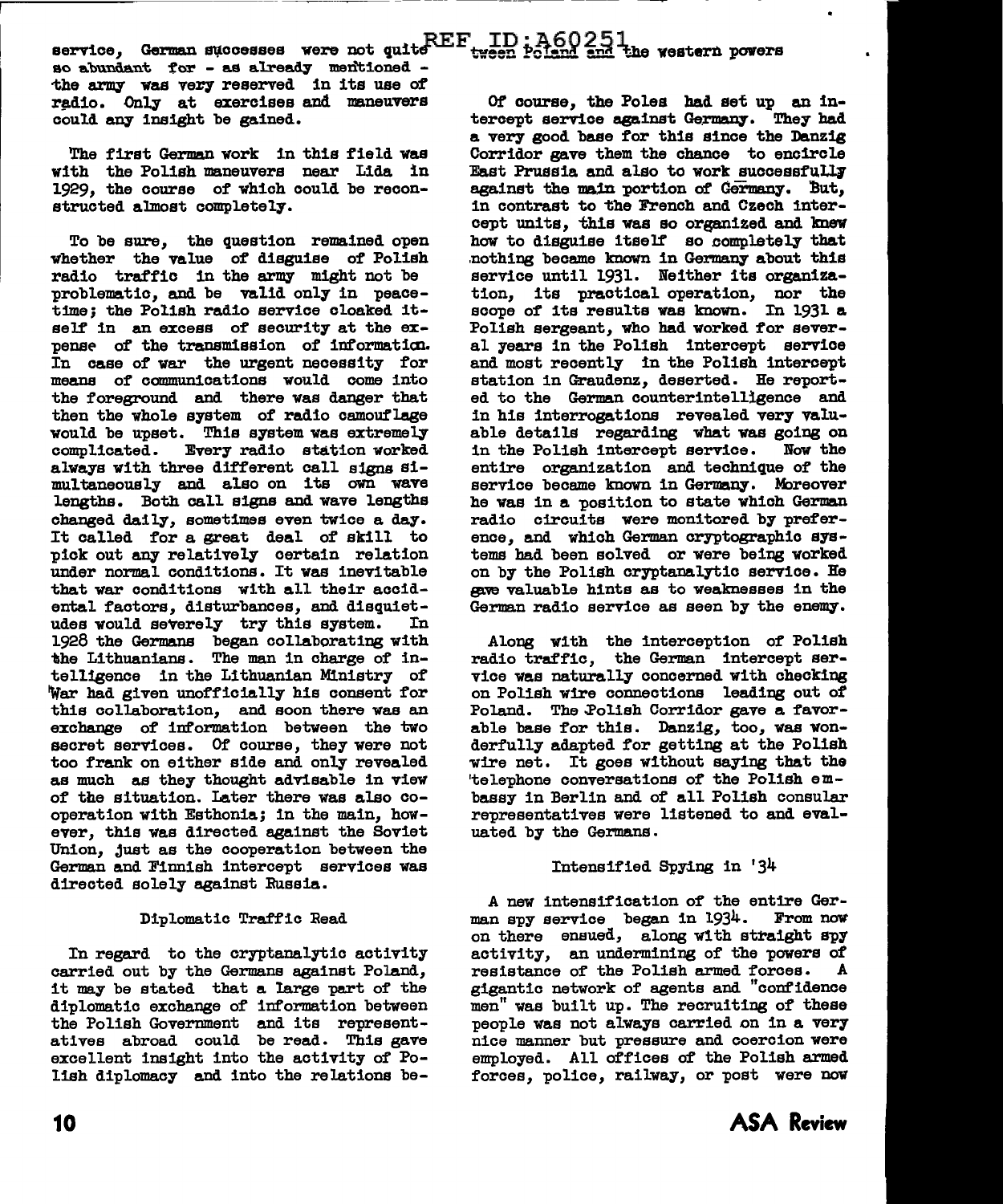infiltrated by "confidence men" who $\mathbf{R}$ EAE *working* for the German espionage service. Reconnaissance of our fortifications was carried on with great zeal. The reward paid by the Germans for such services was surprisingly small, and many very valuable reports were settled for with sums of less than 100 German marks. It may be said that from 1934 on virtually nothing regarding the Polish armed forces and national defense remained hidden from the German spy service. Every troop movement, the organization, equipment, and amament of military uni ts, all plans, and mobilization measures were reported currently.

•

The so-called VDA (Volksbund fuer das Deutschtum im Auslande - /People's League of German Culture Abroad $\top$  played a spec-<br>ial role in this work. A central office ial role in this work. was set up in Berlin for this organization which might be compared with a government ministry. From here thousams.of connecttions radiated into foreign countries am especially into Poland; from here under the protective cloak of purely cultural service for Germans abroad an enormous spy activity was carried on.

The reconnaissance of Poland was again strengthened beginning in 1936 and from the end of 1938 increased to a regular drum fire.

## Change in Zero Hour

It is generally known that the war against Poland began at 0545 hours on 1 September 1939. It may be less well known that the attack had been planned for  $27$ August and that all preparations had been made for that date. Late in the evening of 26 August it suddenly occured to Adolph Hitler to put off the time for the attack. What induced him to make this change is not clear. Perhaps his astrologer was responsible, or one of his well known whims. In short, about ten o'clock in the evening telephones began to ring, teletypes began to rattle, radio stations to function, and a flood of thousands of orders tried to reach the advanced units in time to take account of a new situation and to prevent the troops from launching an attack. The fact that it was possible to get these orders through in tine was a masterful performance of the German communication system.

ID+ A602bt have noticed this activity in the German communications net. It must have been a very serious warning for the Poles. Any specialist knows what such a change of decision means in modern warfare in an age where there is an intercept ser-<br>vice. This naive change in the plan long This naive change in the plan long since precisely fitted together with all the dangers inherent in such a change was the first indication of the primitive quality of Hitler's thinking in regard military matters.

## Data Available for Bombers

It is not necessary to depict the course of the campaign against Polanl; competent people wlll discuss this throughly, insofar as it has not not already been done. The focal point of the commitment on the German side lay with the air force. Its work was facilitated by the fact that the spying on Poland had yielded such precise data that the German bombers could work with precision. The Polish air force was practically eliminated in a very short time. Lt. General Kesselring, who had prepared the plans, the training, and the commitment of the young German air force had been appointed commander of Air Fleet Number One against the Poles. He belonged to the type which ruthlessly abuses power and by brutal methods he now accomplished what he had prepared for over the years.

Three weeks sufficed to settle Poland completely from a military point of view. But with that, the fate of the Poles and particularly of the Polish Jews was by no means settled, since the real suffering of these people was only now beginning. On this subject we cannot report more in detail within the limits of this work. I recall from those days the broadcast of the Vatican in which it was siad: "The terrors and unpardonable excesses against a helpless and now homeless people, the Poles, are confirmed by reports of eyewitnesses, ani cannot be repudiated. The worst thing is the cynical suppression of everything which religious activity leads one to expect, and this on the part of one of the most pious people of Europe. <sup>11</sup>

At that time, when negotiations for surrender were being conducted in the command car of General of the Infantry Blaskowi tz with representatives of *the* Polish armed forces, the leader of the Polish delegat- (Continued on page 16)

Without doubt the Polish communication

11